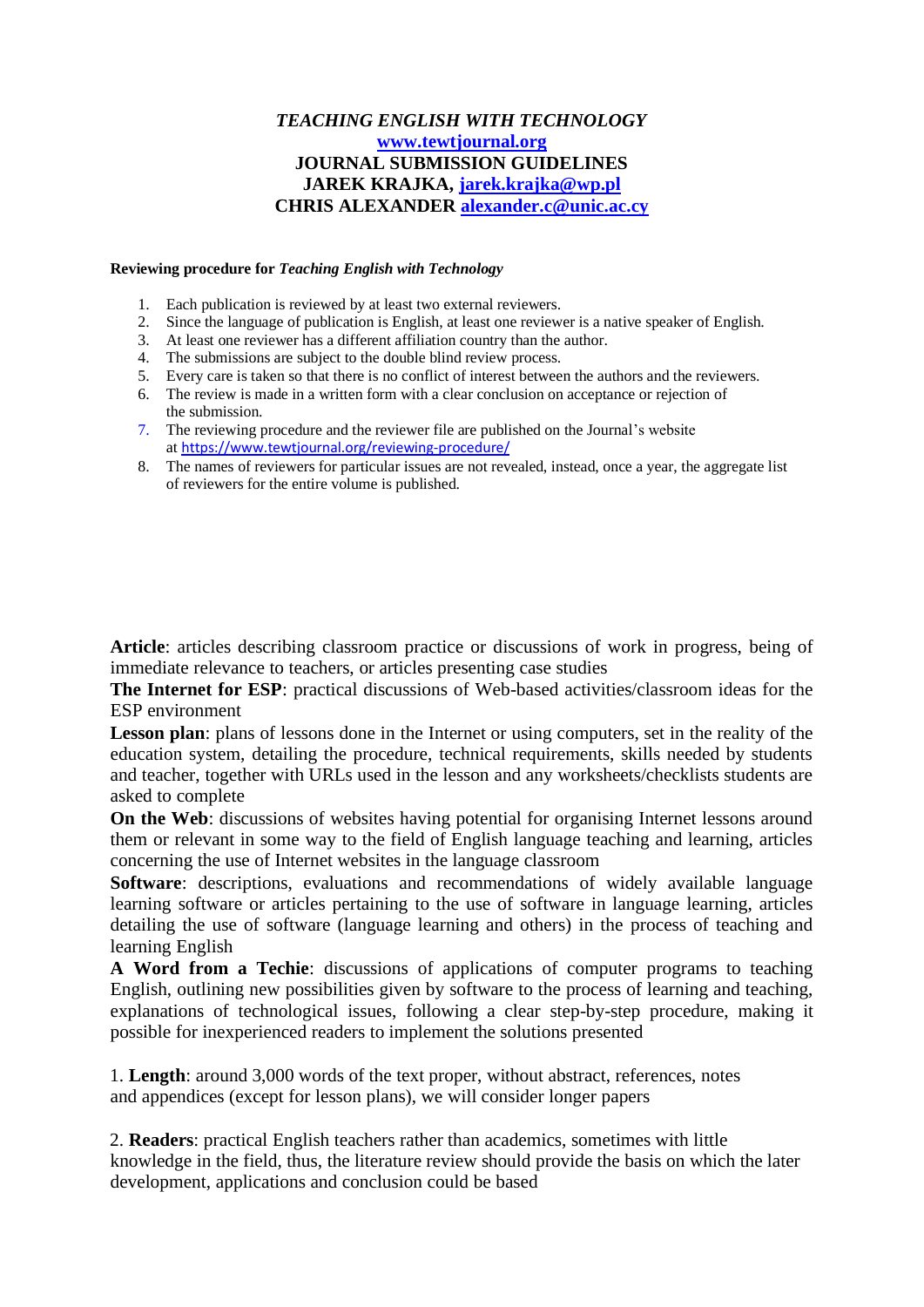3. **Style**: be written in a succinct, disciplined and precise style; avoid the use of jargon and convoluted constructions wherever possible;

### 4. **Format**:

- Article: with an abstract up to 100 words, introduction, background literature review, discussion, practical applications, conclusion and implications for further research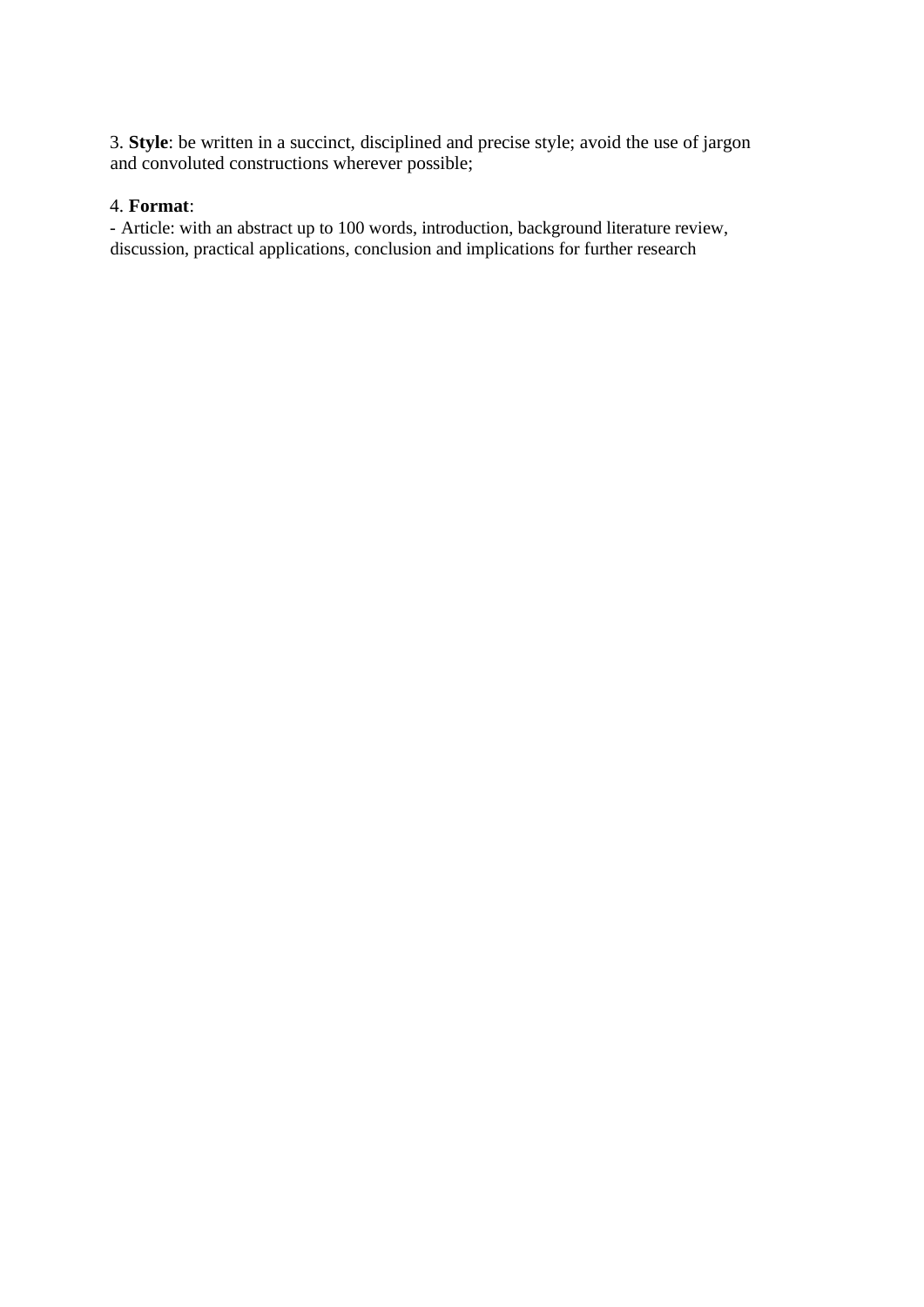- Lesson Plan: use the template below:

# *TITLE*

# **by <author's first name and family name> <author's affiliation and institution> <city and country> <email address>**

**Level:**

**Time:**

### **Aims:**

- •
- •

**Resources/ materials:**

**Possible problems:**

# **Procedure**

**1. Pre-stage** ( min)

- a)
- b)

c)

**2. While-stage** ( min)

- a)
- b)
- c)

# **3. Post-stage** ( min)

- a)
- b)

### **WORKSHEET:**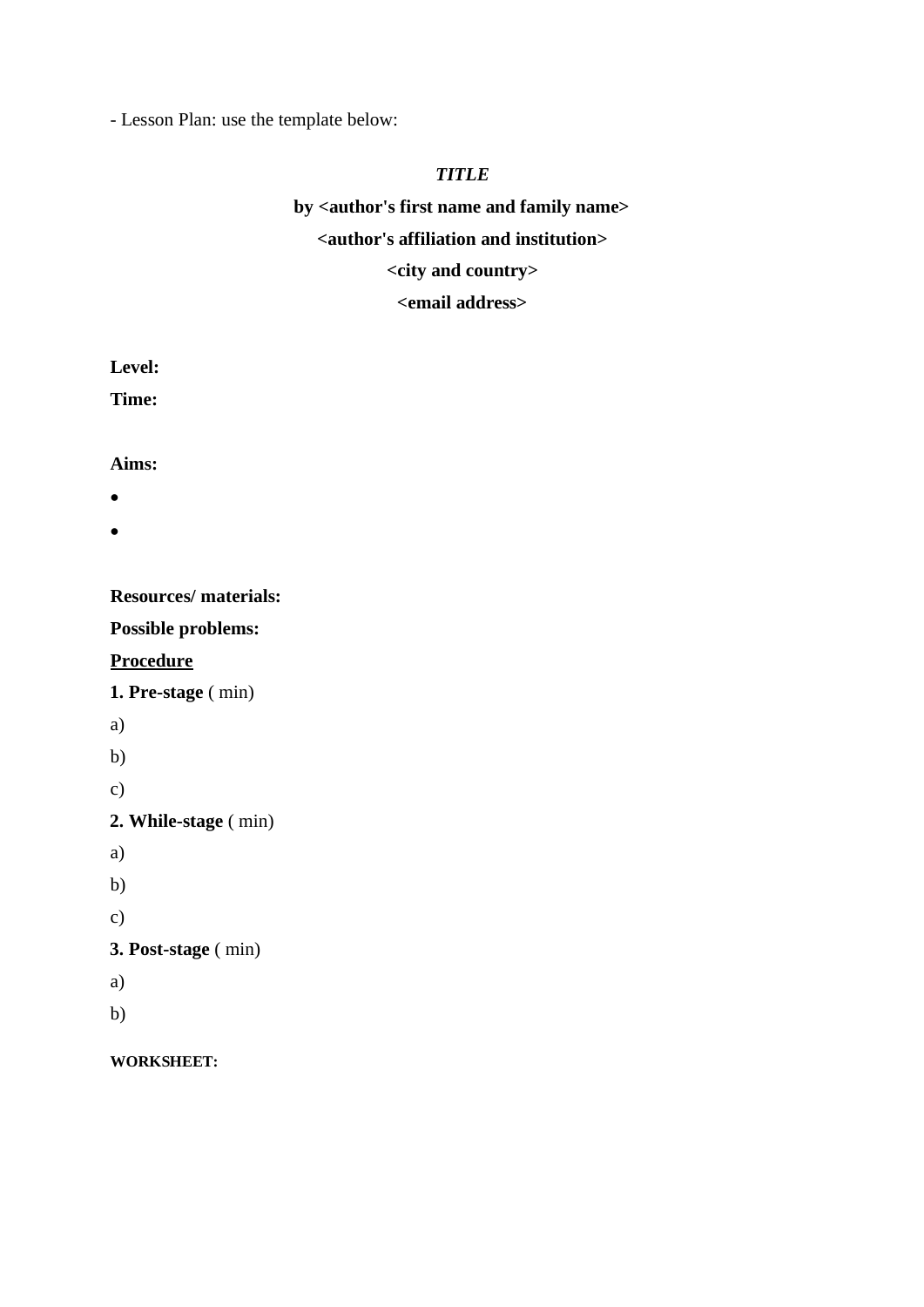- **On the Web, Software:** can be a review of a few websites or a single website, of some widely available computer software. In case of a review, please follow these guidelines:

#### **SOFTWARE REVIEW GUIDELINES**

#### **I. General Description (in the form of points summary):**

- publisher
- product type
- $languase(s)$
- level (language, age)
- media format (CD-ROM, floppy, WWW)
- operating system (Windows 95, 98, 2000, NT, Mac OS, Linux, etc.)
- hardware requirements (IBM PC or Mac, CPU, RAM, hard disc space, video, sound, CD-ROM speed, additional equipment necessary – mouse, headphones, microphone, etc.
- supplementary software (provided with the program: e.g., Acrobat Reader, Windows Media Player, QuickTime 4.0, plugins, etc.)
- price: (contact the distributor: single user, multiple copies, site license)

#### **II. Detailed description (points or text):**

- enumarate and present all features of the program
- briefly outline its capabilities (e.g., pronunciation practice with speech recording, vocabulary activities, annotating entries, etc.)
- make reference to other programs of this type from other publishers and emphasise features present only in this given program (if worth attention at all)

#### **III. Evaluation:**

- give good and bad points of the program, either in relation to other programs of this type or in relation to traditional resources (a book dictionary, a book encyclopedia, a coursebook)
- remember to give reasons why you think certain points are the advantages or disadvantages
- discuss the possible applications of the program in teaching/learning English (in the classroom with whole class, in the classroom for individual/group work, out of class in self study mode) – is the program flexible enough to be adapted to all these classroom groupings, or can it be used by individual students only

#### **IV. Recommendation:**

- say whether in your opinion the program brings some additional dimension, novelty to traditional learning/teaching, whether facilitates teacher's or students' work
- compare working with the program with working with traditional book materials
- say whether the program is worth buying, that is what is the relation between the pedagogical usefulness of the program, its multimedia capabilities, its content and the price

#### **V. References:**

- if applicable, give precise references to the works cited in the review, in the APA format,
- in case of online materials, give the exact and checked URL, together with the date of document retrieval

### 5. **References**

The most important aspect of references is to ensure that the references in the text and bibliography are consistent regarding spelling of names, correct dates, correct title etc. Examples are given below each description of how different references should be presented, a) References to books must include:

• Author's name and initials, (Year of publication), Full title (in italics), Place of Publication : Publisher. Nation, I.S.P. (1990) *Teaching and Learning Vocabulary*. Boston: Heinle & Heinle. b) Reference to an article must include:

• Author's name, and initials (Year of publication) Title of article. Name of Journal in italics Volume no (Issue no) : pages, or URL

Nagy, W., Herman, P. & Anderson, R. (1985) Learning words from context. *Reading Research Quarterly* 20: 233-53.

c) Reference to an article in a book must include :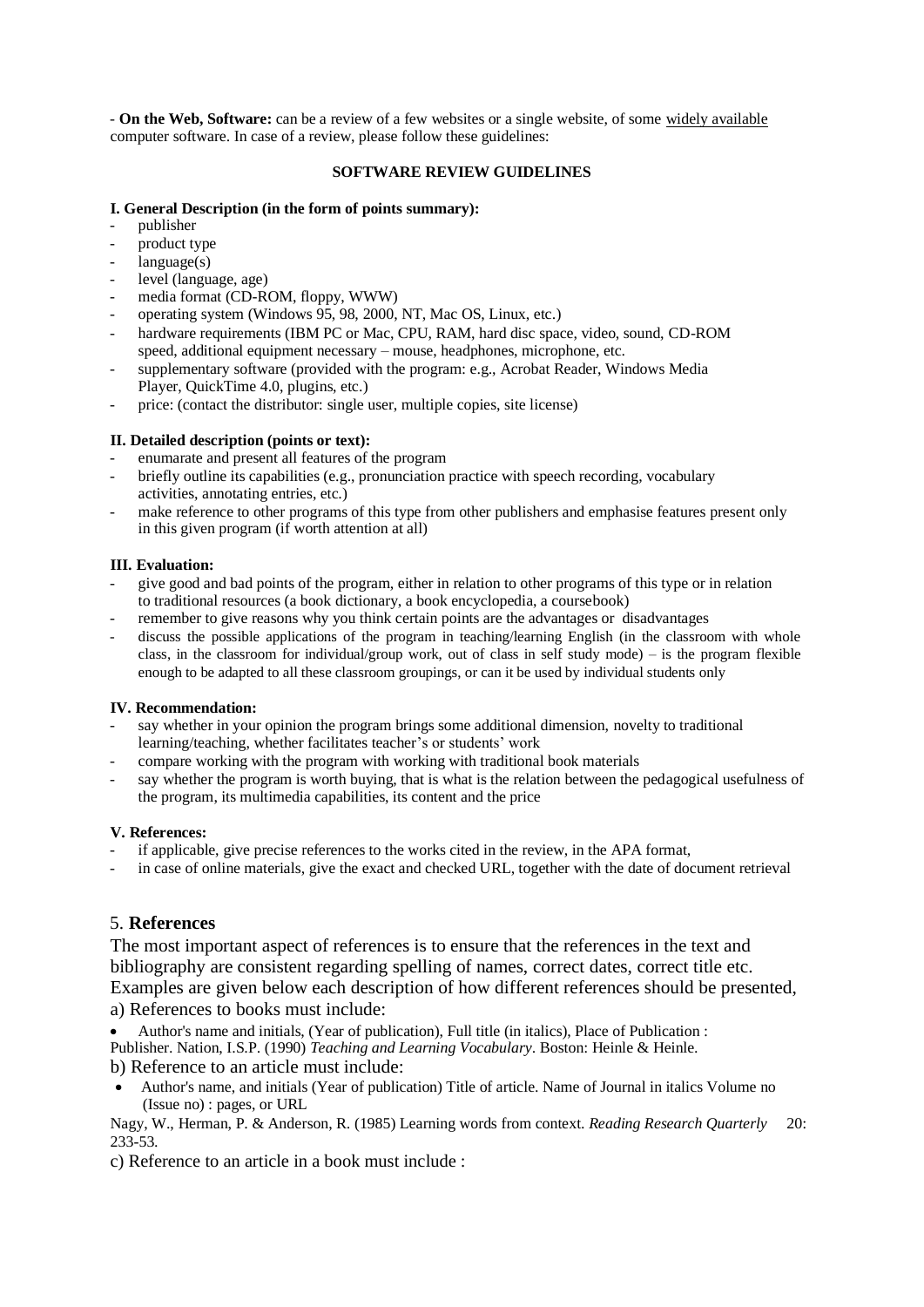• Author's name, and initials (Year of publication) Title of article. In Name of editor Either (ed.) or (eds). Title of book in italics. Place of Publication : Publisher. pp. Pages.

Nation, I.S.P. (1993) Vocabulary size, growth, and use. In R. Schreuder & B. Weltens (eds.) *The Bilingual Lexicon*. Amsterdam: John Benjamins. pp. 115-135.

### 6. **Citations to references**

Citations should be given in the text by using the author's name and publication date (and page number where appropriate) in the style of Gardner (1987) or (Gardner, 1987) according to context. In the event that the author has had two or more works published during the same year, the citation and the reference should contain a lower case letter after the date to distinguish the works, e.g. Gardner (1987a).

7. **Bibliography format**: see the following for the example of proper referencing:

Breedham, C., Bloor, M. (1989) "English for Computer Science and the Formal Realization of Communicative Functions." *Fachsprache, International Journal of LSP,* 11, 13-24.

Curado, A. (2001) "Lexical Behaviour in Academic and Technical Corpora: Implications for ESP Development." *Language Learning & Technology*, 5, 106-29.<http://llt.msu.edu/vol5num3/curado/>

Curado, A. (2002) "Tasks for Business Science and Technology English: Evaluating Corpus-driven Data for ESP." *English for Specific Purposes World, A Web-based Journal*, 1**,** 1-25[. http://www.esp](http://www.esp-world.info/Articles_1/tasks_author.html)[world.info/Articles\\_1/tasks\\_author.html](http://www.esp-world.info/Articles_1/tasks_author.html)

Flowerdew, J. (1993) "Concordancing as a Tool in Course Design." *System*, 21, 231-44.

Luzón de Marco, M. J. (2000) "Collocational Frameworks in Medical Papers: A Genre-based Study." *English for Specific Purposes*, 19, 63-86.

Ooi, V.B.Y. (1998) *Computer Corpus Lexicography.* Edinburgh: Edinburgh University Press.

8. **Formatting requirements**: see the following format

### *Title*

**by (author's first name and family name)** (the institutional affiliation) (the city), (the country) (the contact email address)

**Abstract**

(up to 80 words, Times New Roman, 10 pt)

### **INTRODUCTION**

(The text proper, Times New Roman, 12 pt) **Notes** (Times New Roman, 10 pt) **References** (Times New Roman, 10 pt) **Appendix 1** (Times New Roman, 10 pt)

#### 9. **Illustrating the text**

It is possible to include additional pictures, graphics, screen shots, etc., and you can include tables.

10. **Linking**: because of the electronic format of the Journal, both Web-based and emailbased, you are heartily encouraged to exemplify the ideas expressed by linking to Web sources. Just make sure the links are active, correct, and hyperlinks follow the standard format (underlined, blue, Times New Roman, 12 pt).